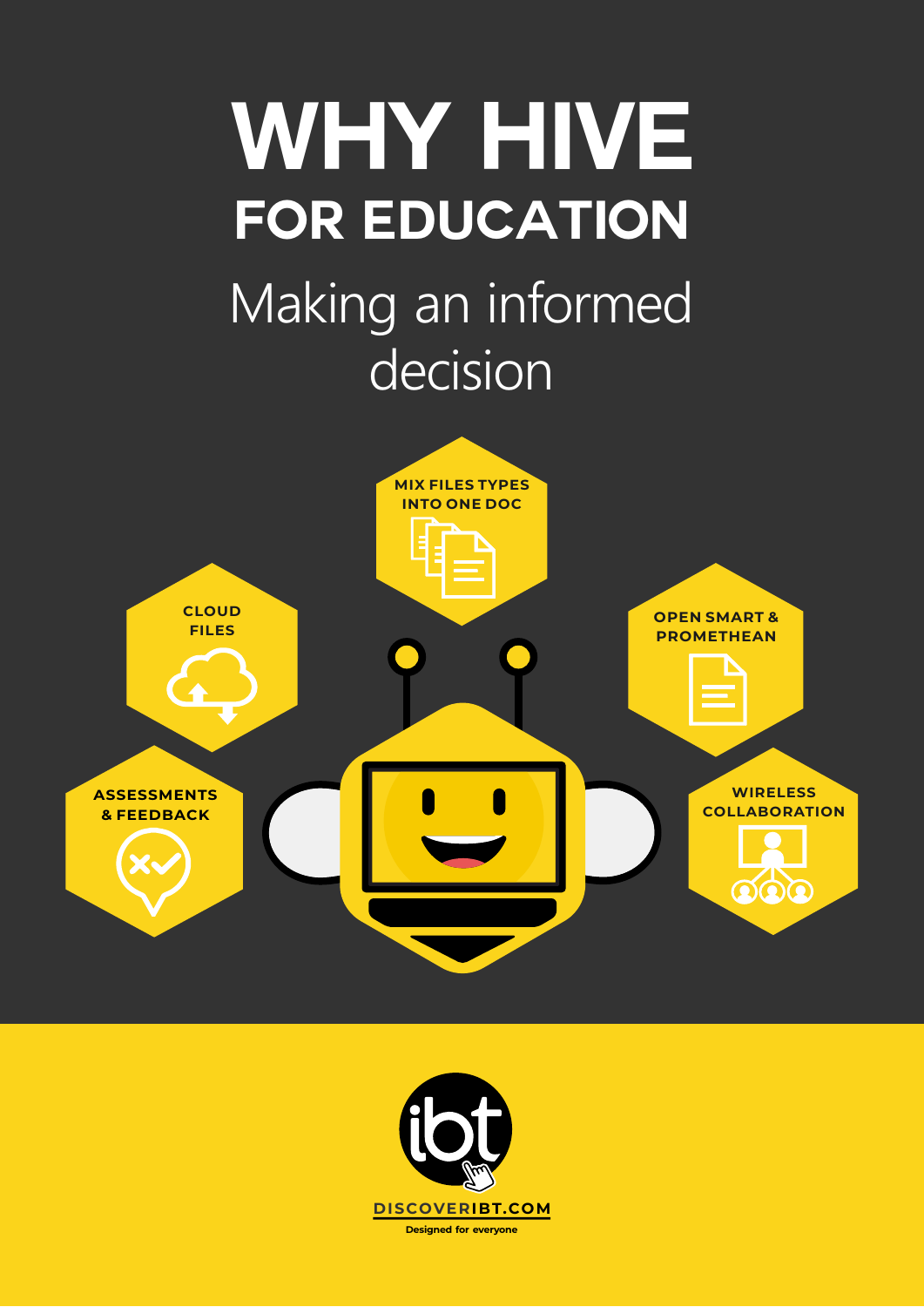## ONE software for a multitude of tasks...

Hive is a digital interactive whiteboarding environment for use with any interactive display that offers genuinely unique features.

Recognising the needs of the education market for easy-to-use and easy-toadopt software that doesn't limit educators from using their existing resources Hive gives educators ONE software for a multitude of tasks. Open SMART Notebook and Promethean contents in addition to web, video, images, MS Office and Open Office documents. Hive is the only app that allows you to mix all these resources into a single document, so there is no need to switch software apps or documents making it simpler for educators to plan for different types of learners.

Hive includes tools and resources to help educators capture their student's attention.

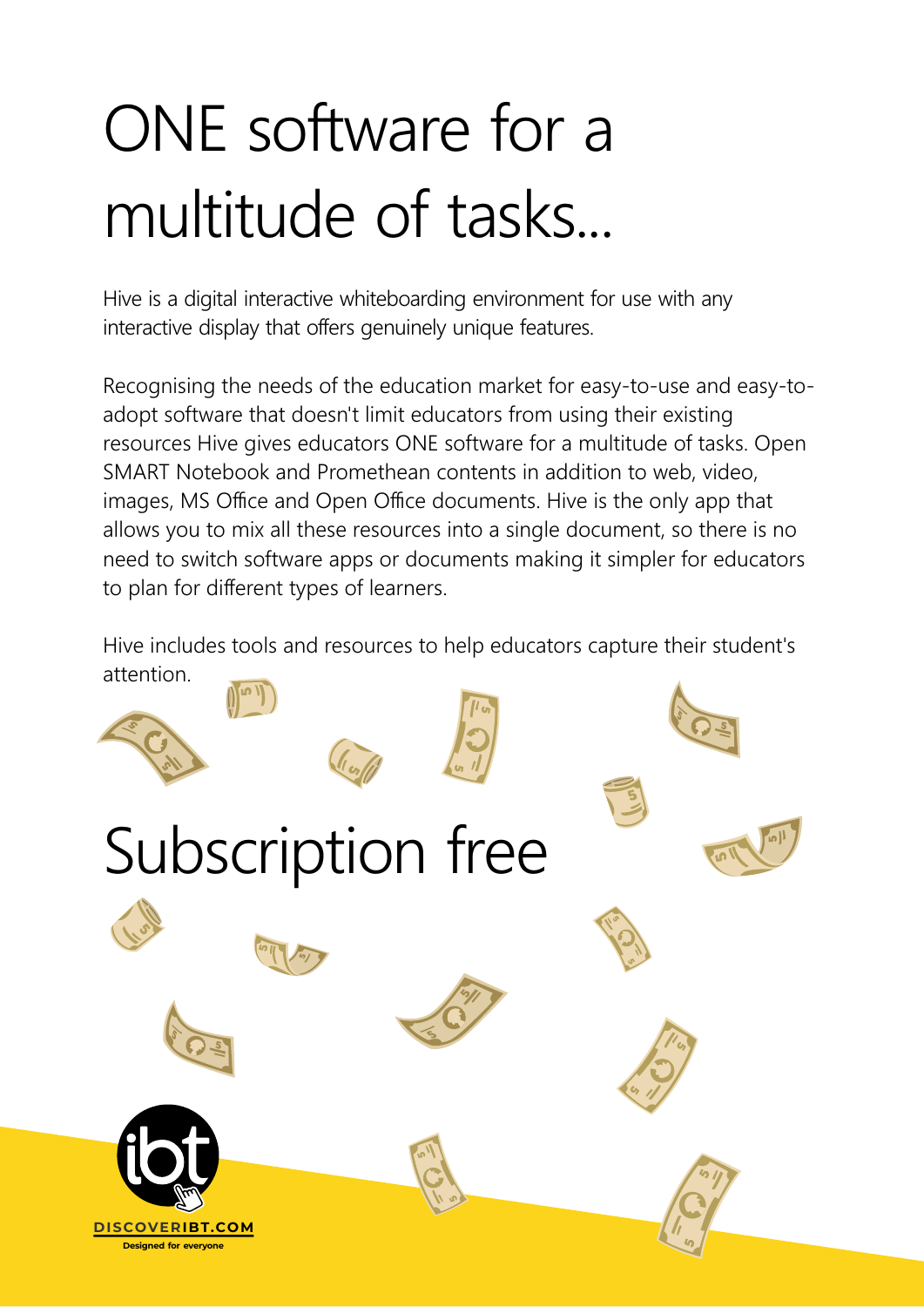## A lesson in the life of Mr Bee...



Imagine you are Mr Bee, a teacher at GrandOak School, you want to use the interactive display in the classroom to draw a mindmap of effective studying techniques. You start the Hive software - the first thing that stands out are the five tabs on the side of the page.

You tap the resource bank tab and drag and drop clipart of a brain onto the page. You then write the first two topics yourself, 'flashcards' and 'mnemonic rules' – now you want the class to be able to add additional topics and subtopics.



You simply tap the Hive: Nexus tab to start a collaboration session and students use their own tablets and laptops to join – now they can add content to the mindmap for everyone to see. It's easy to choose who you want to add content - keeping the class under control whilst fostering a collaborative environment.



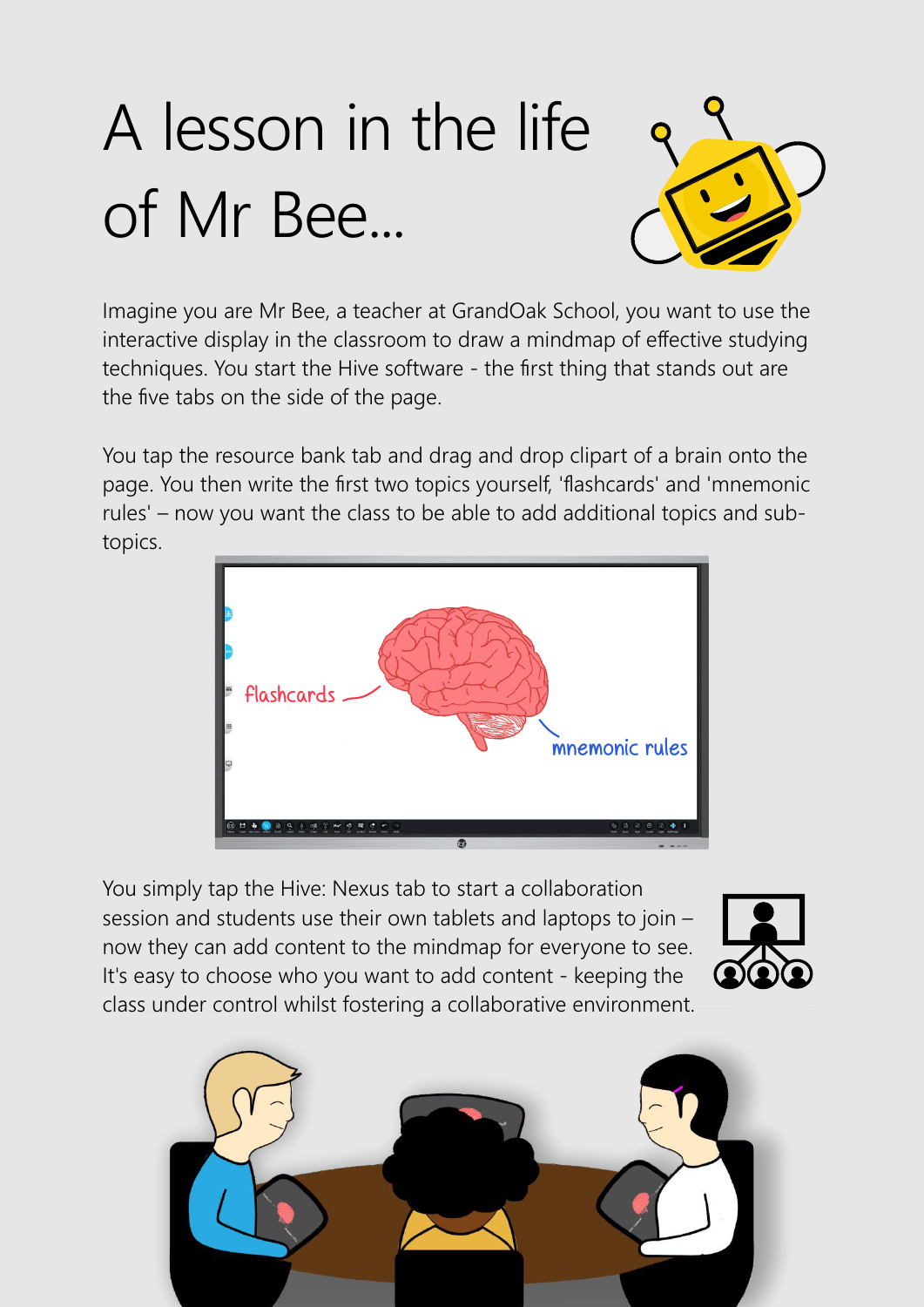You now want to show the class the PowerPoint presentation you've prepared on exam techniques, so you tap the Dropbox Drive icon and simply drag the .ppt file that's saved there onto the Hive page - it opens up on a new page in the same document. You go through each slide.



You know what death by PowerPoint feels like so to avoid this, you use the Hive pen tools to  $\epsilon$  emphasise) certain content, adding in student comments made during the lesson and use the Hive Magnifier mini app to magnify key sections of the document to help focus student's attention on these important points – making the presentation more interactive.





Some students ask to see a previous exam paper, these are saved on your USB storage device, so you plug this in and drag the .pdf file onto the Hive page, and again use the tools to add notes. As this document is text heavy and some of it refers to texts not studied, you use the Hive Spotlight mini app to show relevant sections of the document to avoid confusion.

You want to take some time to check how students are feeling about the upcoming examinations so now you tap the Hive: Response tab and start a pre-saved 10 minute poll which asks questions about how confident they were feeling before and after the lesson and what aspects they found helpful.



Once the 10 minutes are up the Response session closes; now you can see from the automatically tallied results in the host panel that most of the students feel more confident after the lesson. This is great, you'll look at the comments later



so you can make some changes to format for the next group, however you do notice that many of the students have asked for notes of the lesson, so you save the Hive document as a PDF and send to everyone in the class using the Hive Send File function.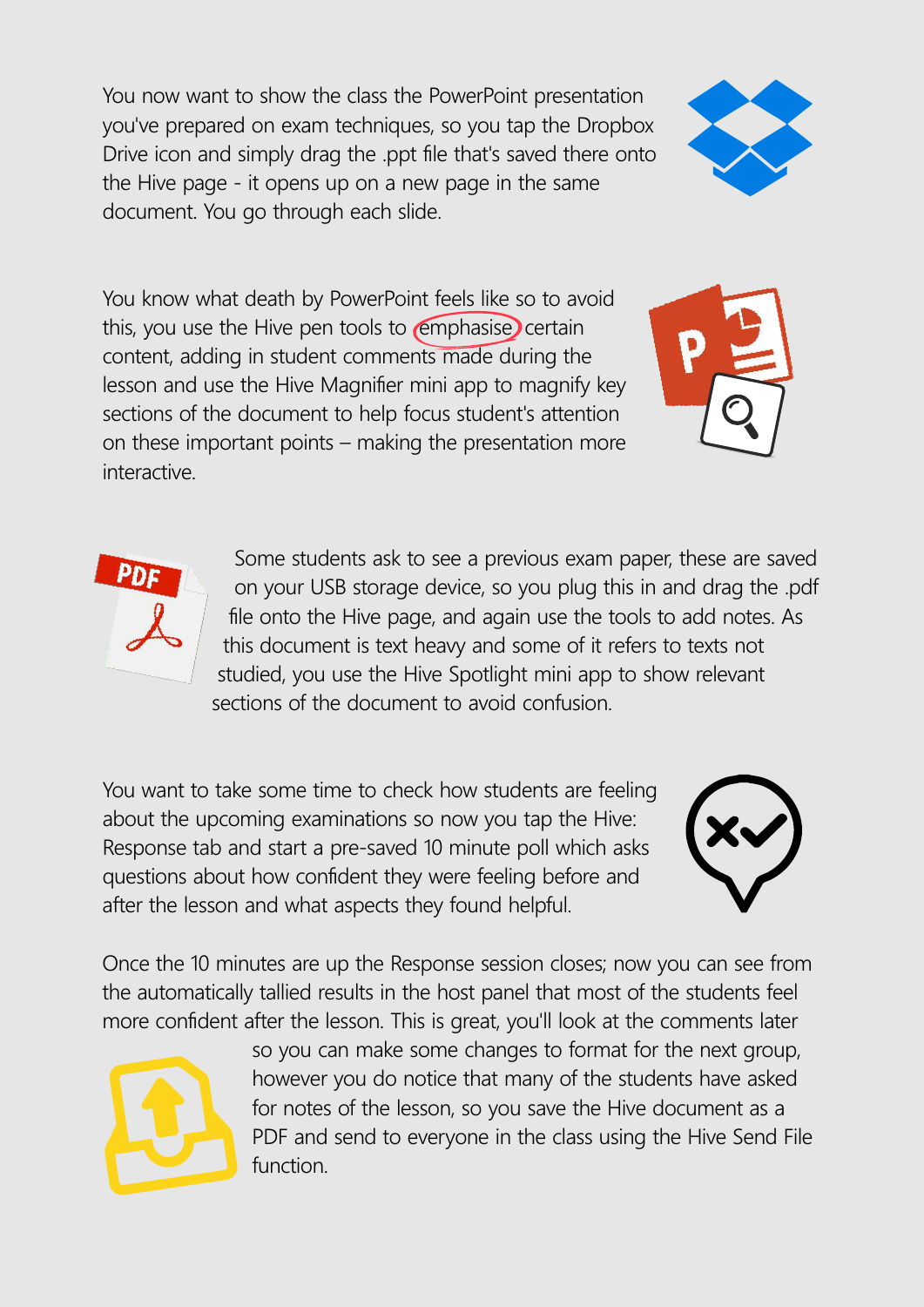You've planned 5 minutes of fun for the end of lesson, you want the class to play your '5 things you should never do in an exam' game. You had created this game a few years ago on a SMART board system. The school doesn't subscribe to SMART Exchange anymore as they are trying to save money but you're not worried, Hive includes support for SMART. You simply drag the file onto a Hive page and the content opens up with all the layering and animation intact - your students play until the end of class.



Before using Hive, you would have had to access 7 different applications to deliver this lesson, now you use just ONE – Hive. By using Hive, you have been able to teach the lesson seamlessly, no need to go in and out of different applications and web browsers, and once saved this mix of files is ready for you to use again and again as a single document saving you time.

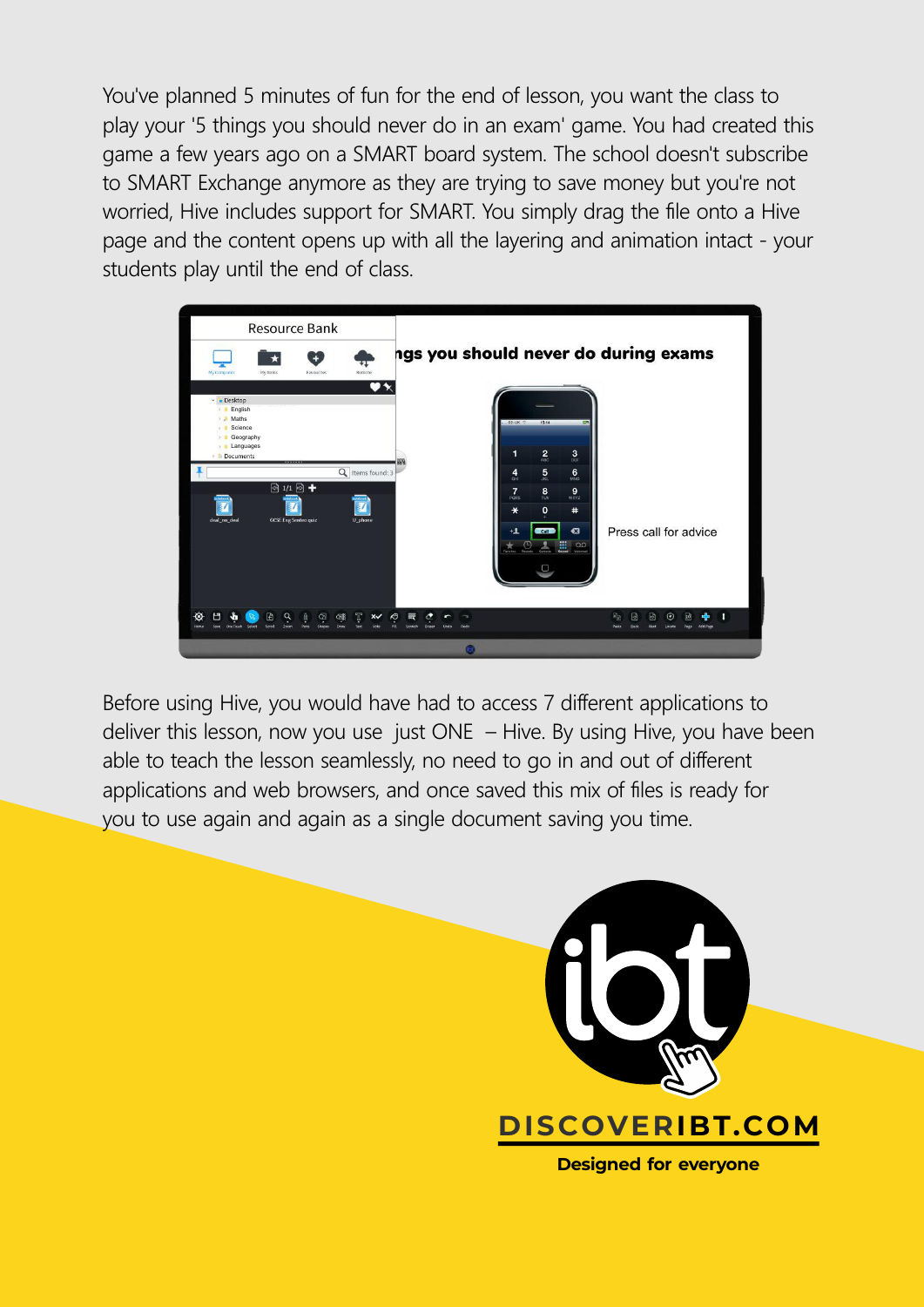## Innovation doesn't happen in a vacuum...

We've built a valued, vibrant network of end users who have helped us to identify the strengths, weaknesses and opportunities of our software and are proud to showcase Hive as a result of this partnership of ideas.

Many of the mini-apps that are embedded in Hive have been developed as a result of feedback from our end users, for example, students working in a Hive: Nexus Collaboration session now have access to a pull down area that is not shared with the room if they are in presentation mode, allowing them to make private notes that they can save for reference. Our developers are very responsive to feedback and we're extremely proud of our ability to consider end user feedback proactively during ongoing development and update releases.



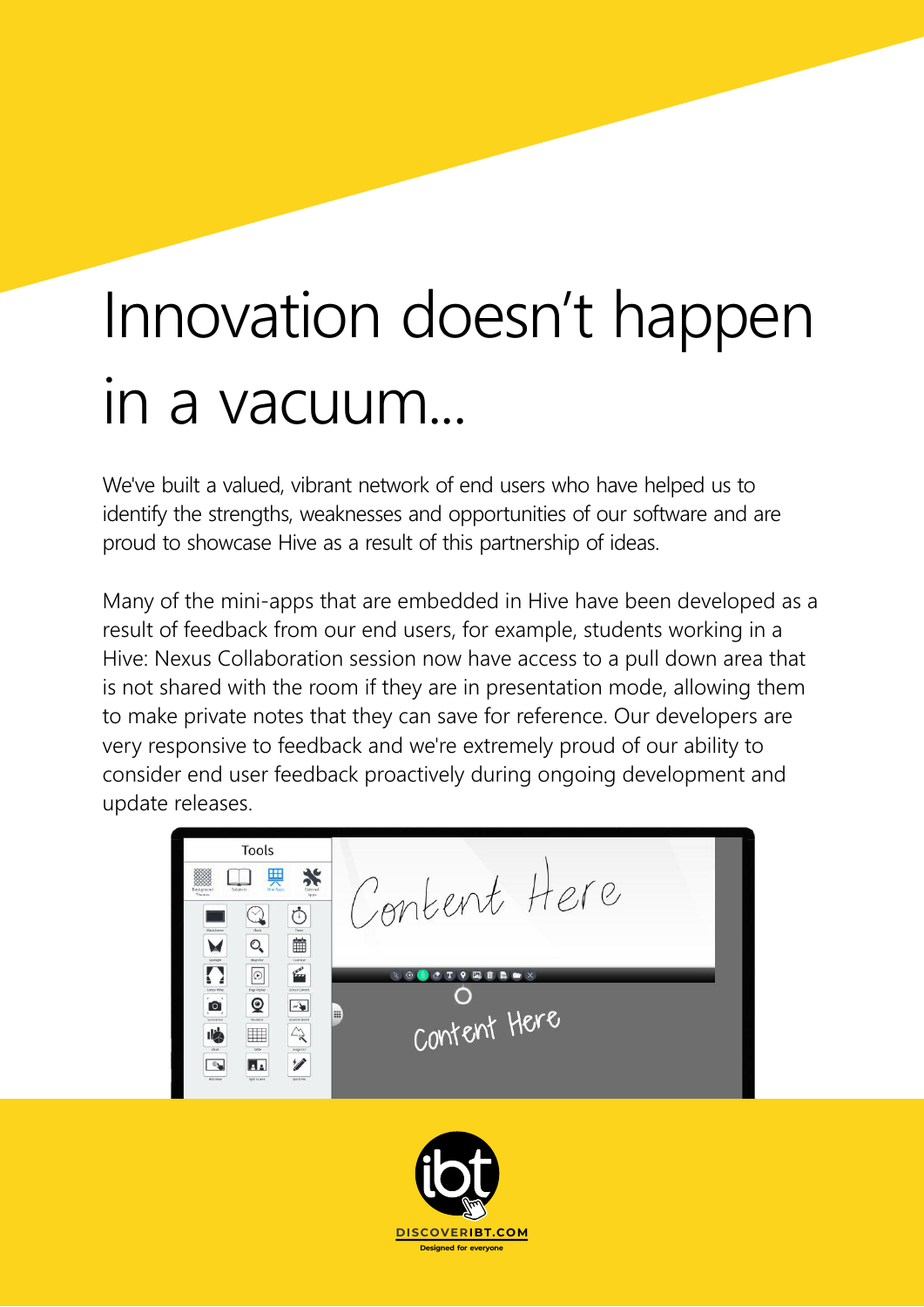# The value of old alongside

the new... $\approx$ 

We understand that educators often have resources in legacy files that they have found invaluable during their career, so not just SMART, Promethean support is also included so schools no longer need to pay annual subscription fees to continue accessing these file types freeing IT departments from complicated and expensive licensing agreements. Support for popular file formats (Excel, Word, PowerPoint, PDF, Images) is also included.

Hive also allows educators to use search terms to find resources published by fellow educators on SMART Exchange and Classflow. Typing 'planets' for example results in media rich content - images, videos, games and audio files created by fellow educators which can be drag and dropped onto the Hive page for you to edit to fit in with your lesson or use as they are.



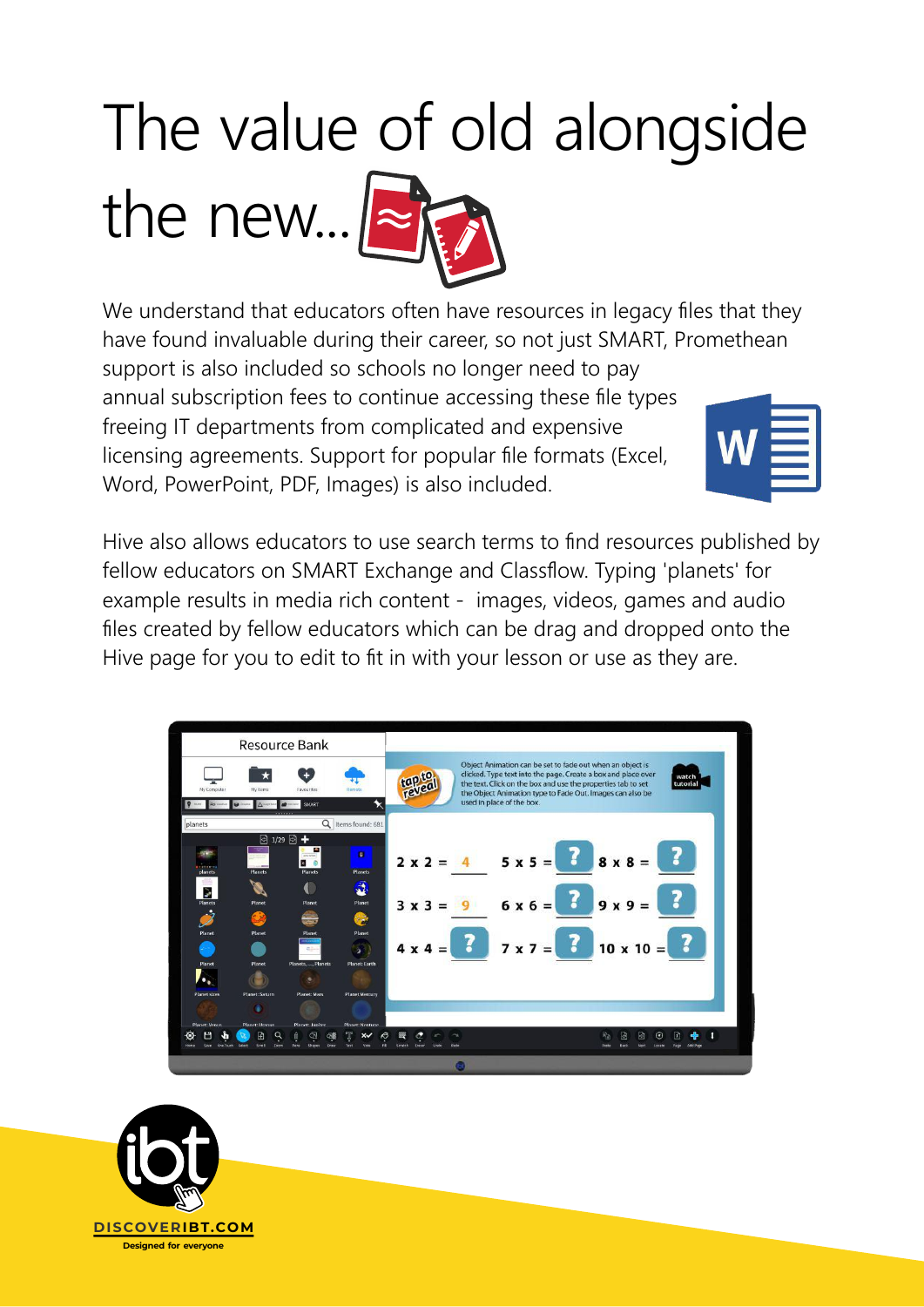### The power to choose...

You aren't limited to working within a Hive page, simply tap the Desktop tab to work in desktop mode and still have access to many of Hive's sketching, annotation tools and mini apps. You can write over any software application, content or web browser. Use Hive's screen capture mini app to save any annotations or sketching to share with your students or add to your resource bank.

## When a classfull of goldfish gives you an extra second....

According to scientists, the mobile revolution has left humans with a shorter attention span than a goldfish. The average human attention span is around 8 seconds whilst it's 9 for goldfish, however our ability to multi-task has improved.

Whilst understanding that educators still need to be able to deliver functional lessons, Hive plays to our strengths and allows educators to emphasise important information using useful interactive  $\bigcirc$ mini apps.